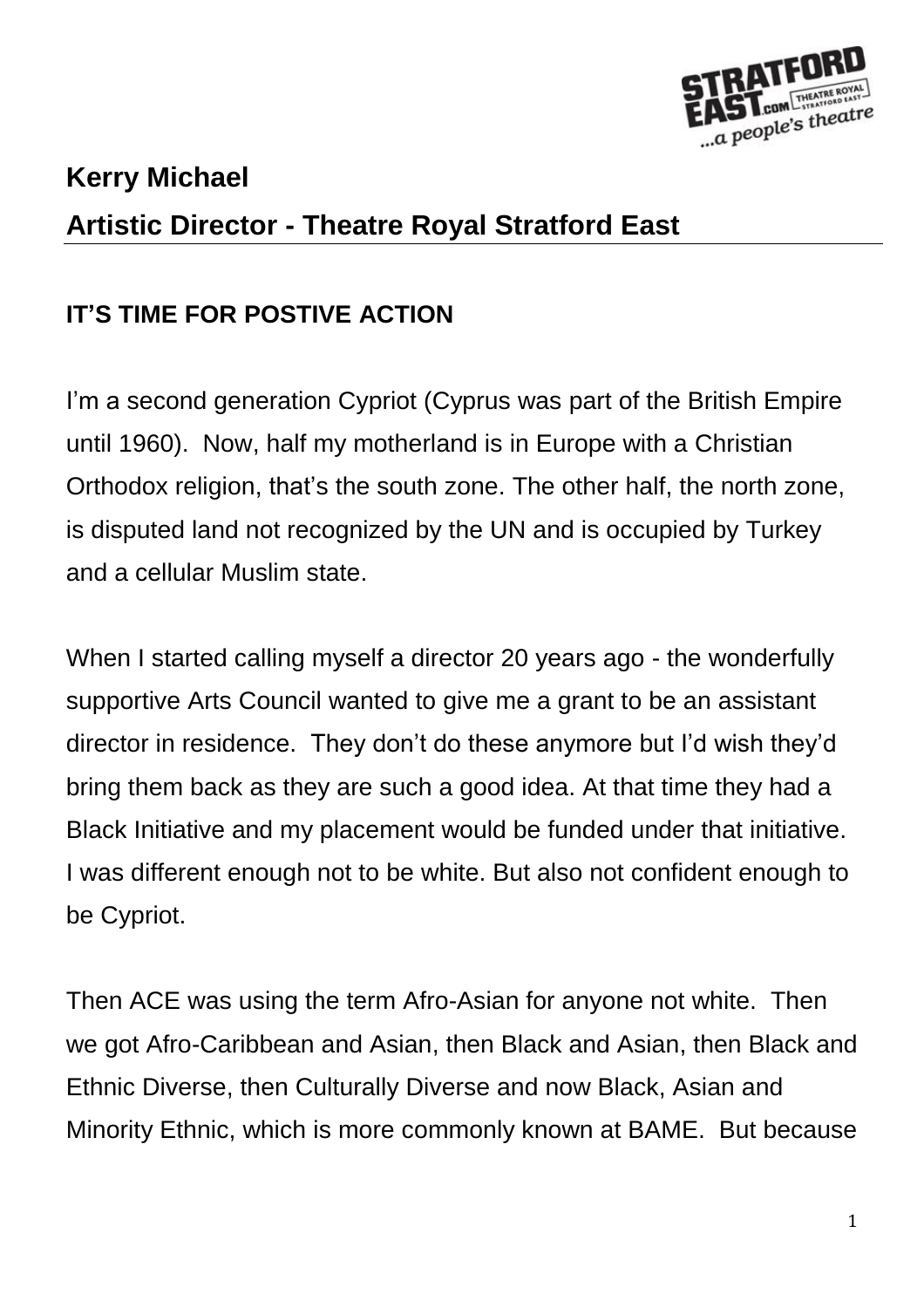there is an A missing some people say Black and Minority Ethnic and miss out Asian altogether. There should be two As of course.

Anyway, when we were at the 'Black and Asian' stage, they defined Asian as anything south-east of Turkey. So I was Asian then. Fab!

But looking back it was a mess and I think it's still a mess. I hate BAME. Black Asian and Minority Ethnic. Why does Black get top billing? And isn't there a real difference between South and East Asian? And regarding the Minority Ethnic bit, where I live and work in Stratford E15, the Ethnics are not in the minority.

So I want to now make my first bullet point. For the rest of my 15 minutes I'm going to use the term: PEOPLE OF COLOUR.

In case you don't know the term, it started in the USA to describe any person who is not white. And it was introduced as an alternative and in preference to 'non-white' and minority.

Martin Luther King Jr used the term "citizens of color" in 1963, the phrase in its current meaning did not catch on until the late 1970s. By the late 1980s it was in wide circulation.

In the US, both anti-racist activists and academics appreciate the phrase because it unites racial and ethnic groups under one larger collective promoting a sense of equality, not hierarchy. It also deals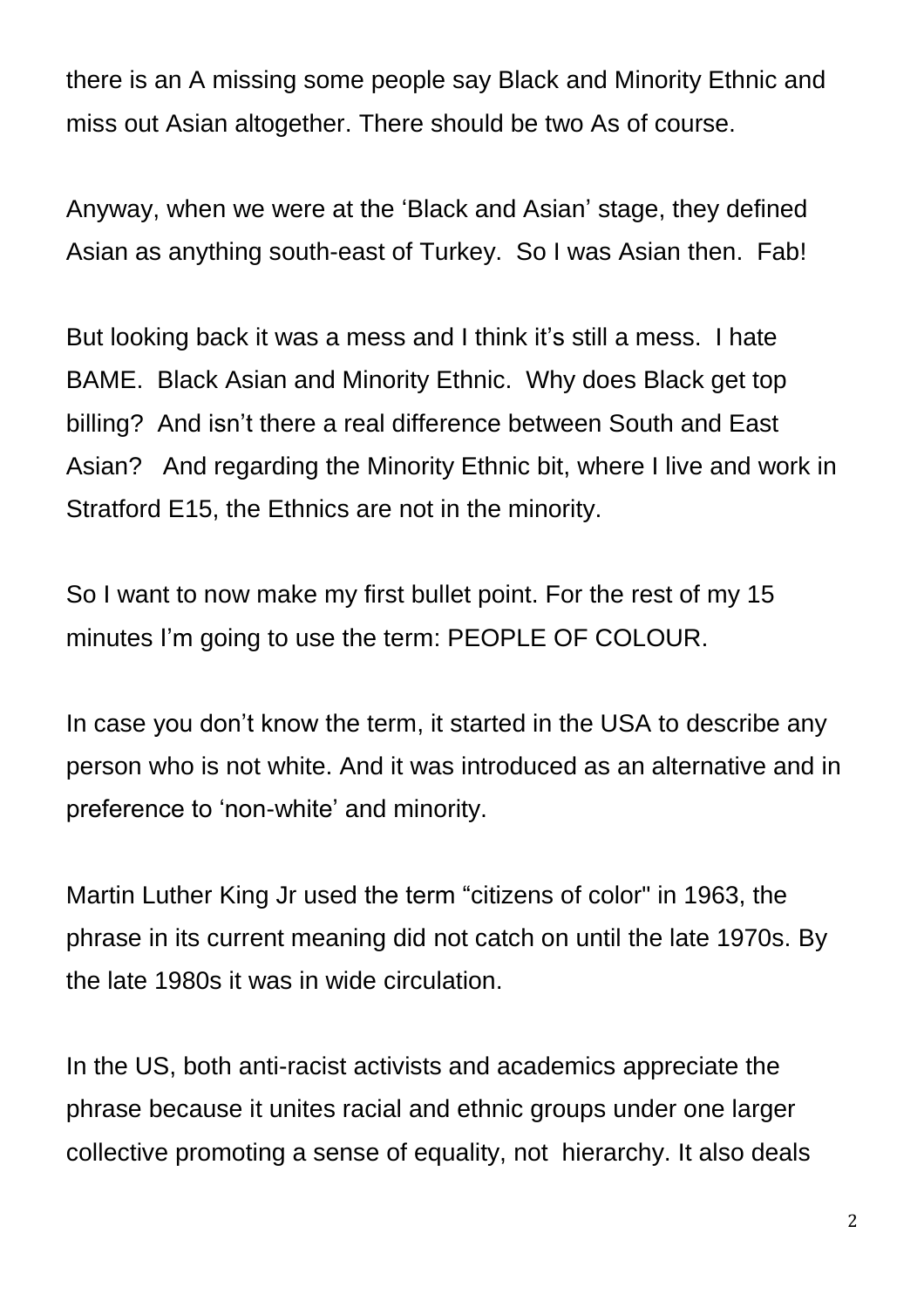with the fact that in some cases the term 'minority' could imply 'inferiority' and being disenfranchised.

In the context of London, over 40% of the population are not white and it is estimated that in the next ten years half the population under 30 will be mixed race. Therefore being (just) black and a general Asian isn't good enough. I think people of colour has to be the future.

That's my first bit of positive action. I and the theatre I lead, will now use people of colour and not BAME.

I'm going to make a jump now, to politics. When the Labour party introduced all-women shortlists in the 2005 general election, 98 Labour women were returned compared with 17 Conservative women MPs. And on Thursday's election, which I don't want to talk about, 29% of MPs are now women. All-women shortlists 10 years ago have a lot to do with this.

So, what about in the arts? There is positive action springing up all over the place. A good example I think is on US TV where there is a Quota System. This means that an agreed number of roles are given to People of Colour, ensuring programmes reflect the population.

### **And The Henry Plan.**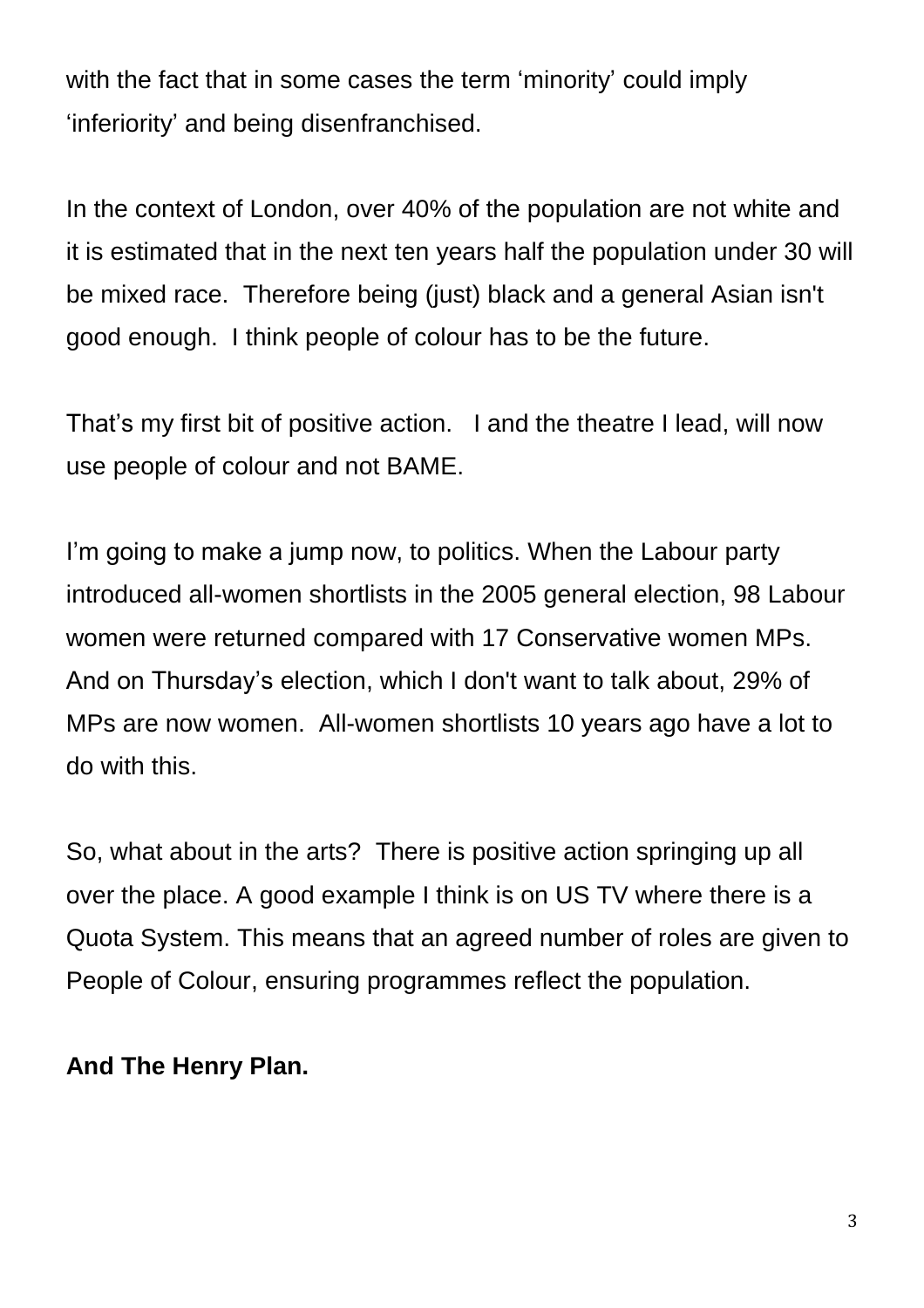In 2014 Lenny Henry made a speech at BAFTA calling the British Television industry into account. Statistics showed that between 2006 and 2012 the percentage of people of colour working on and off screen had declined by 30.9%, and stood at just 5.4%.

That speech has woken British Broadcasters.

## **BBC (Tony Hall, Director General):**

- Pledged to increase the number of (BAME) people of colour on-air by more than 40% over the next 3 years and to double the number of senior managers by 2020
- Is implementing of a £1.2M ring-fenced development fund to help fast-track people of colour
- Committed to increasing the number of people of colour on air from 10.4% to 15% over the next 3 years

### **BSkyB:**

• Pledged that at least 20% of significant on screen roles will go to people of colour

## **ITV (Steve November, Commissioner for Continuing Drama):**

 Branded all white casts as "frankly dull" and pledged to adopt the US quota system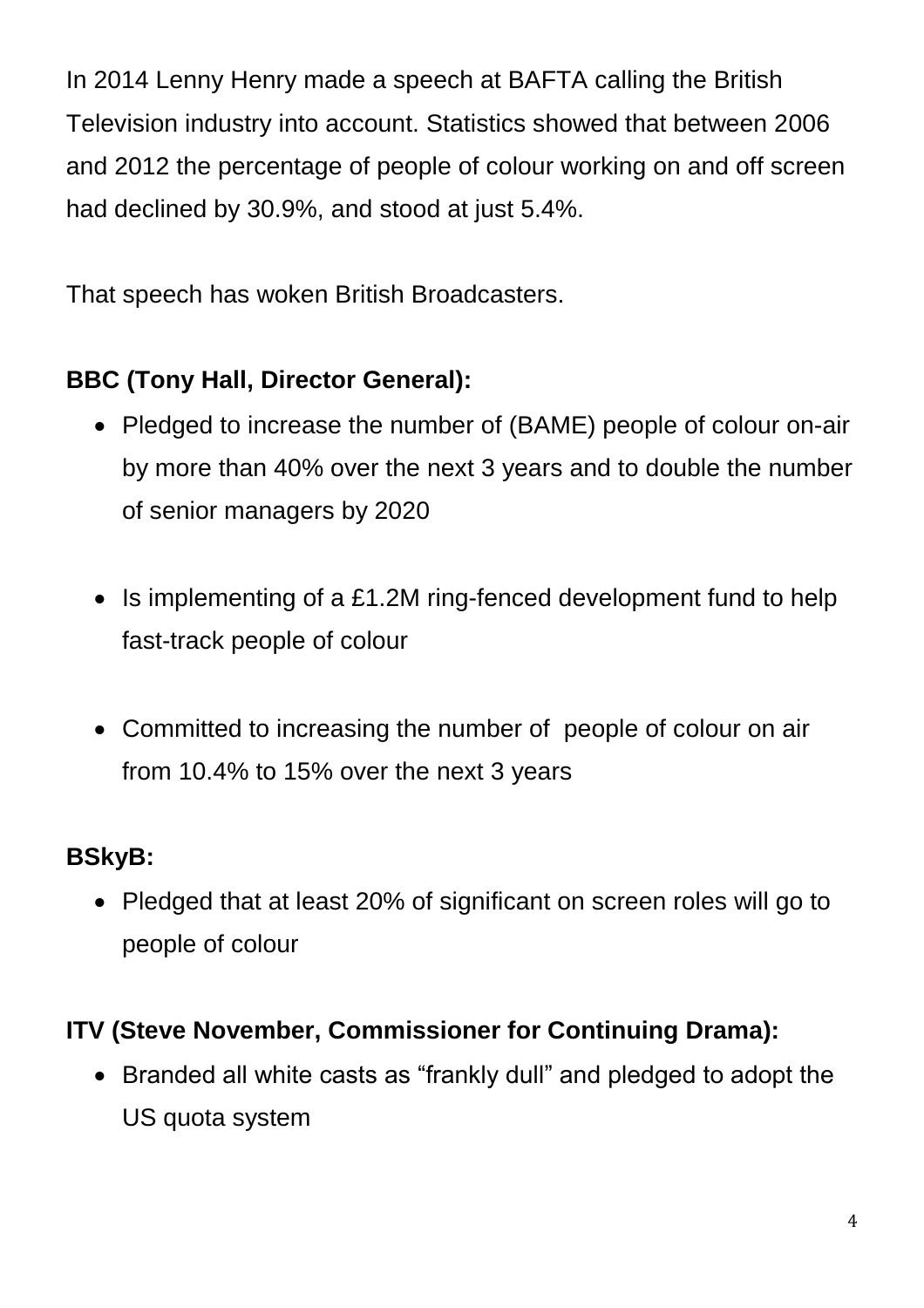For me the most exciting development is **Channel 4's 360° Diversity Charter:**

• Making a £5M investment focusing on people of colour, disability, LGBT, and social mobility

Oona King who is head of diversity at Channel 4 says that previous attempts to improve diversity, including the Creative Diversity Network, had lacked the transparency, accountability, incentives and hard cash needed to succeed. She described the 360° charter as "the mother of all plans…we may have bitten off more than we can chew…but broadcasters could no longer tinker around the edges…is it going to change the world? Yes I think so".

So in London Theatre where are we? I'm not going to go over the Eclipse Report or the Sustain Work which have been delivered by the Arts Council. Some promises were kept, others forgotten. But both were initiatives that have achieved some important steps. And a lot of good work by people I respect and love have addressed many issues. Especially around entry level access, developing emerging artists and audience development. The Arts Council Library has many a good report gathering dust on how to do all this stuff if people still don't know.

ACE are now talking about the Creative Case. And I suspect I am in a room full of people who make culturally diverse work because for us it's not that it's a funding condition, but because it's the most exciting work out there. And we have been doing so long before ACE's Creative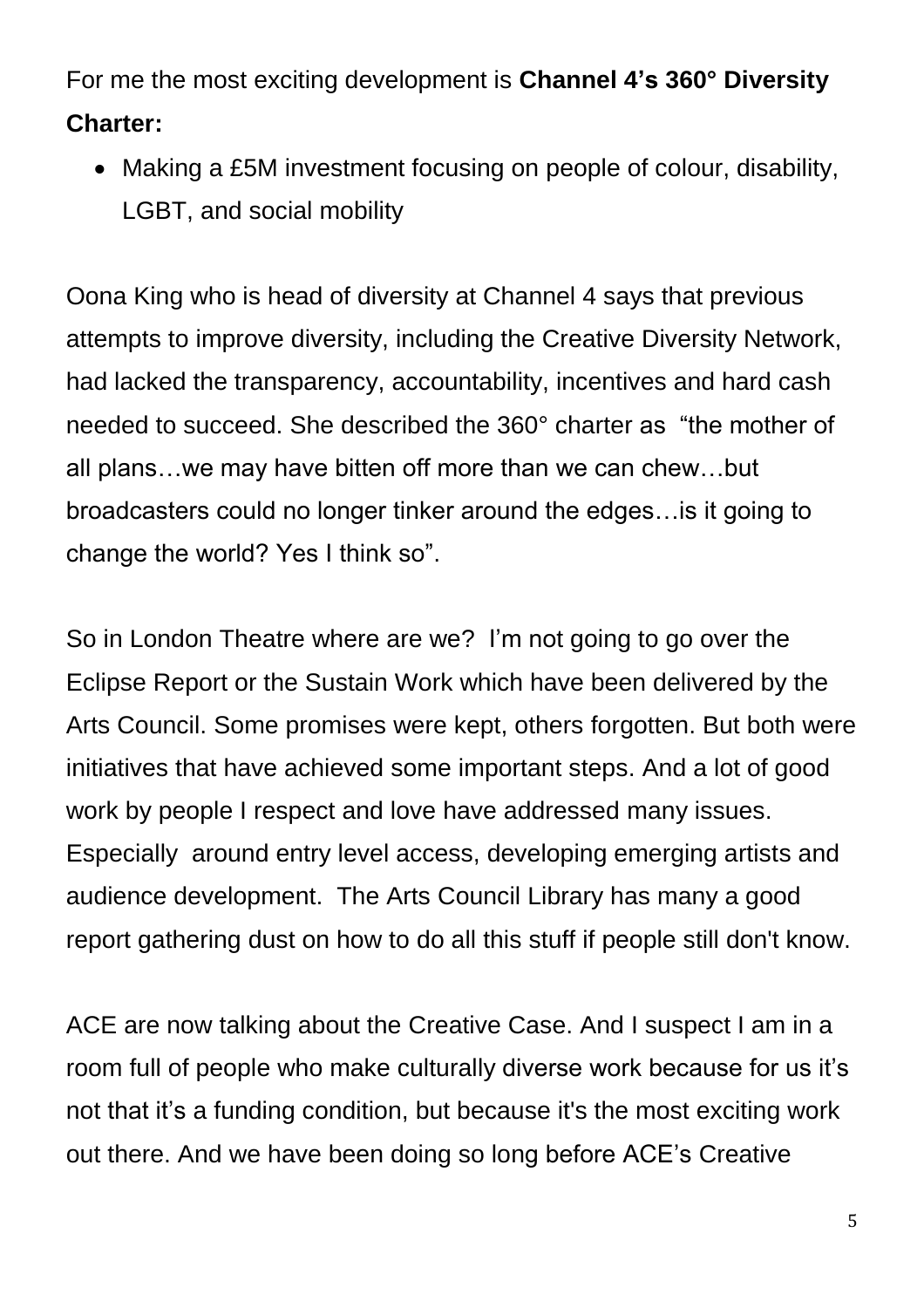Case. We are striving for artistic excellence and this is how we think we can do it.

But for some leaders and programmers of our institutions, they may really want to make a difference in this area but are scared they'll get it wrong and then they'll be vilified. Or they can't hear the message through all the talking.

So let me try and pull all this together and I'll do that by focusing on the *Exhibit B* drama and what for me were the key issues.

Firstly, we had a white man doing a show about black people. Has he got permission to tell that story from his point of view? Well I think I know how I feel about that. But the problem was that this work was out in the wilderness, standing alone. There wasn't, and still aren't, enough stories being told by and for people of colour. So culturally diverse work is often ignored or in this case, had to satisfy too many agendas. And so buckled under the pressure.

We need to rebalance those gate keepers and have more producers and directors of colour, who can commission work on their own terms. When we do that, they will in turn employ more writers who will engage more actors who will entice more audiences. And maybe not all, but some, will be of colour.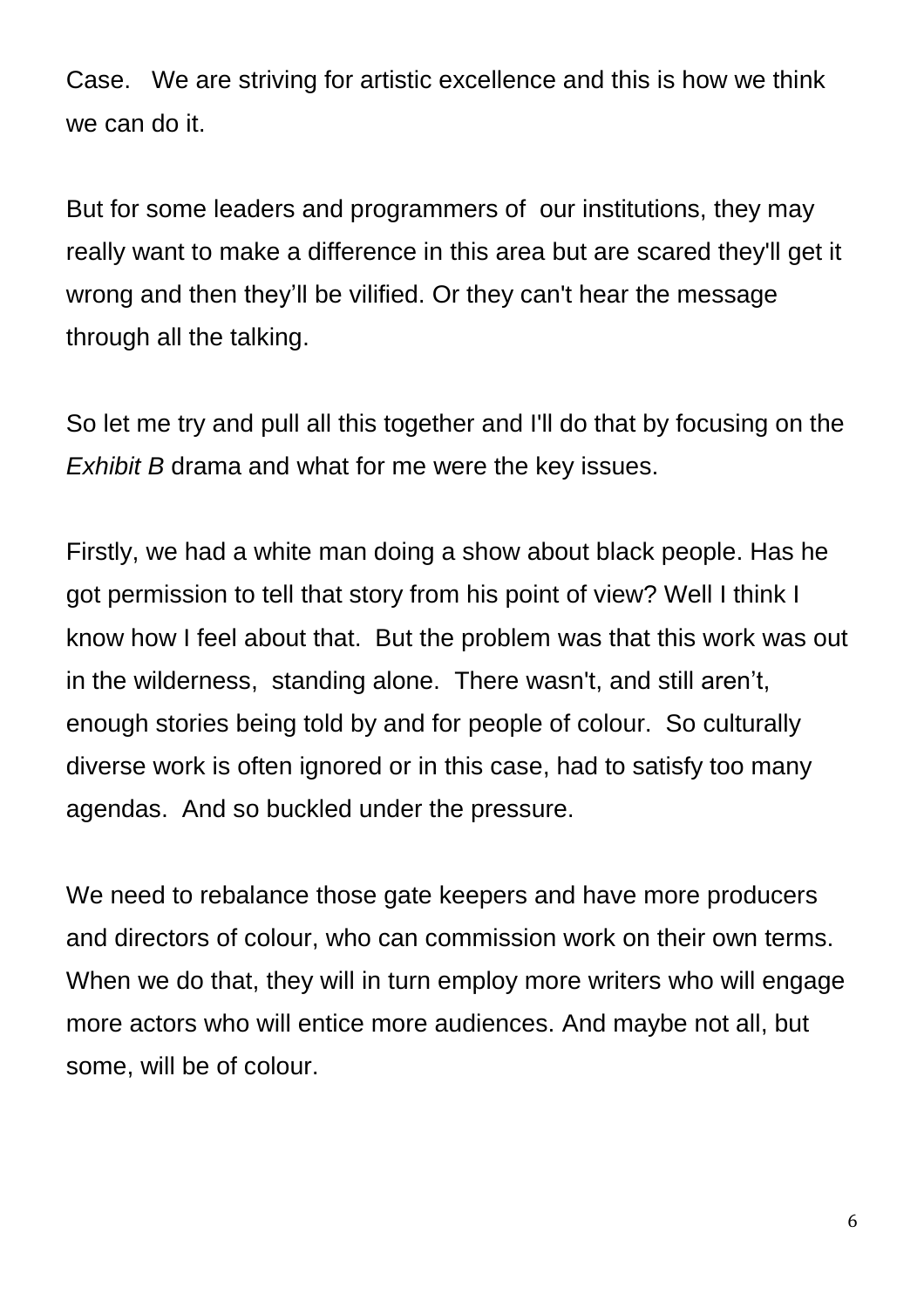It's easy to invest in programmes that work with emerging artists. However I do know some black directors who have been labeled 'emerging' for the last 10 years. So those programs have to happen but they have limited success.

And in London there is no reason why you can't colour blind cast till you're blue in the face… there's a joke there somewhere.

The change needs to happen at the top. I know others are also having this conversation. The What Next? movement is looking at this now and I personally know of three large flagship London institutions that have working groups set up to have a good hard look at why they are too white.

The London Theatre Consortium is exploring options to make real change and I am very optimistic about what these 13 London producing theatres can and will do.

So my second piece of Positive Action I'd like to suggest is that every London NPO that receives over £1m of ACE money a year could have a person of colour at executive and senior management level.

Think of a setup where there is an artistic director, executive director add a deputy artistic director. Or if there is a CEO, an AD and an associate. Or if there is an AD, ED and FD or executive producer. Why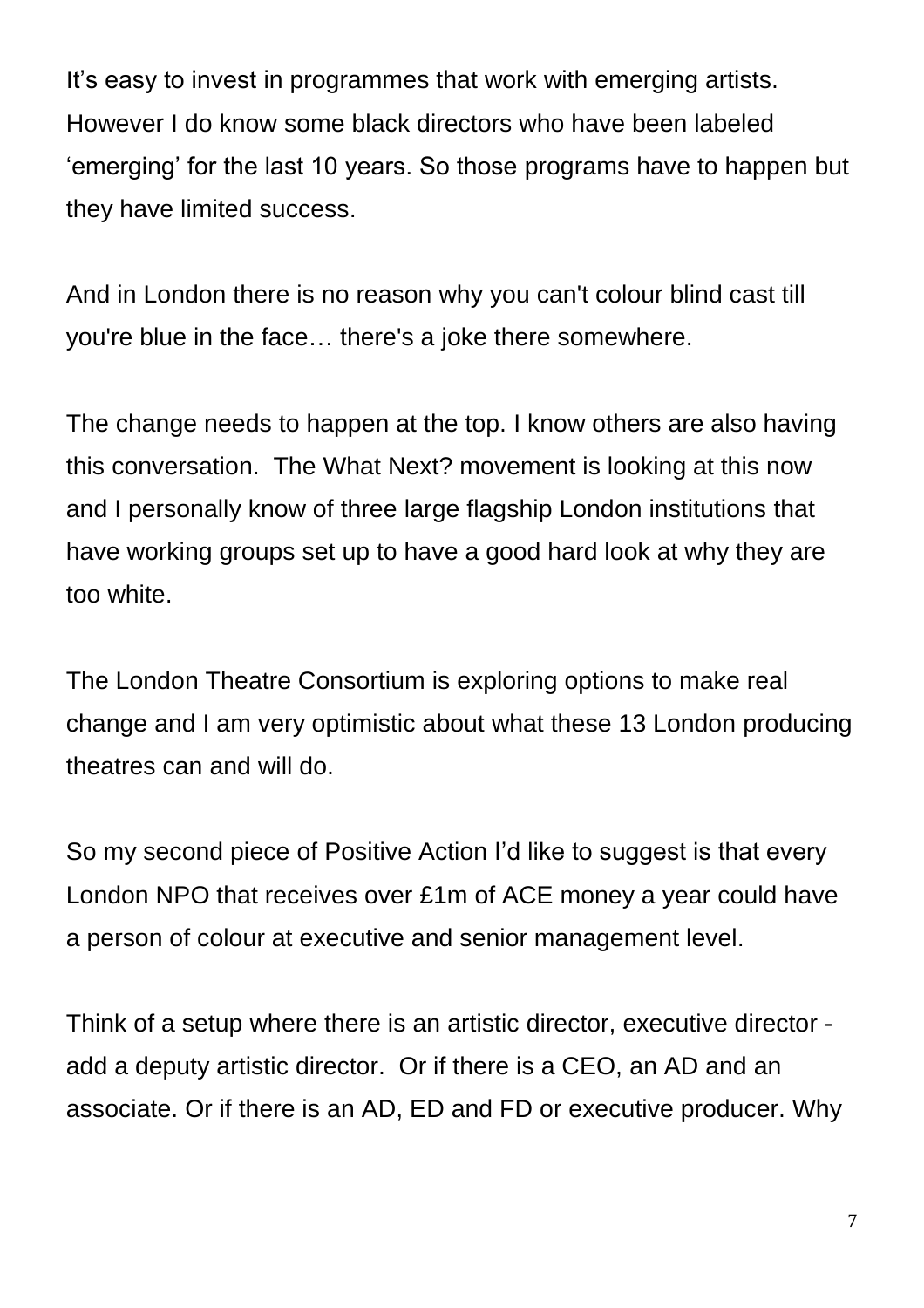can't we all make the commitment to have one of those positions be filled by a person of colour and find our own way of resourcing that.

ACE can help. It can reintroduce its Assistant and Associate Directors Scheme for People of Colour (which should include Cypriots by the way) and place half a dozen into smaller NPO's across the capital. In just three years' time can you imagine how different the sector will look and feel?

There are a plethora of people of colour who could join organisations as associate directors right this minute, and in time they be more than ready for those top programming and producing jobs, when they become available.

Check out the amazing pool of talent within the group that call themselves the 'Artistic Directors of the Future' if you don't believe me. Their web address is [www.adofthefuture.com.](http://www.adofthefuture.com/)

The second issue for me is something I've talked a lot about in the past and it's got me into trouble and that is the lack of critical debate around culturally diverse work. We need more people of colour setting the critical debate. Wouldn't the theatre sector be so much more exciting if there were more people of colour serving as our national critics? Imagine how refreshing that would be for all of us. Digital media is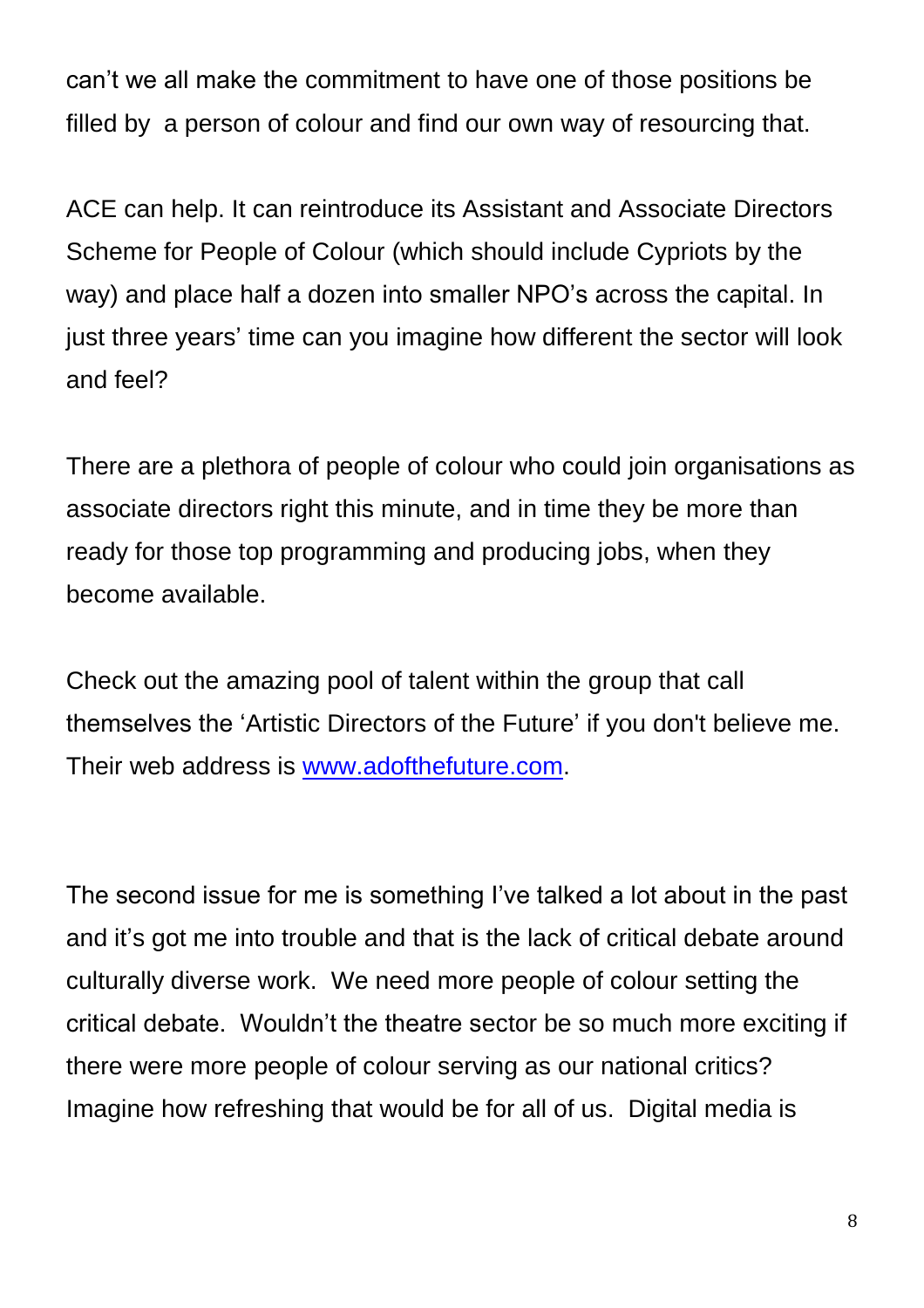starting to address that with fresh blogs and new voices. But a lot of those new critical platforms a long way off maturing.

Melvin Dixon is an African-American activist and thinker and he can explain it much better than I can. This is from his essay *White Critic - Black Art*.

*"Black Art, by definition, exists primarily for Black people".*

(That's the same for white work - please keep listening).

"*It is an art which combines the social and political pulse of the Black community into an artistic reflection of that emotion, that spirit, that energy.*

*"As an aesthetic foundation it seeks to step beyond the white Western framework of American art which has enclosed and smothered any previous expression of Blackness".*

He then talks about white critics and says "a *white critic in Black art is only an outsider looking in.* 

*"He cannot validly assess the artistic merit of the Black experience because, more often than not, the whole ritual is simply beyond his comprehension or concern.*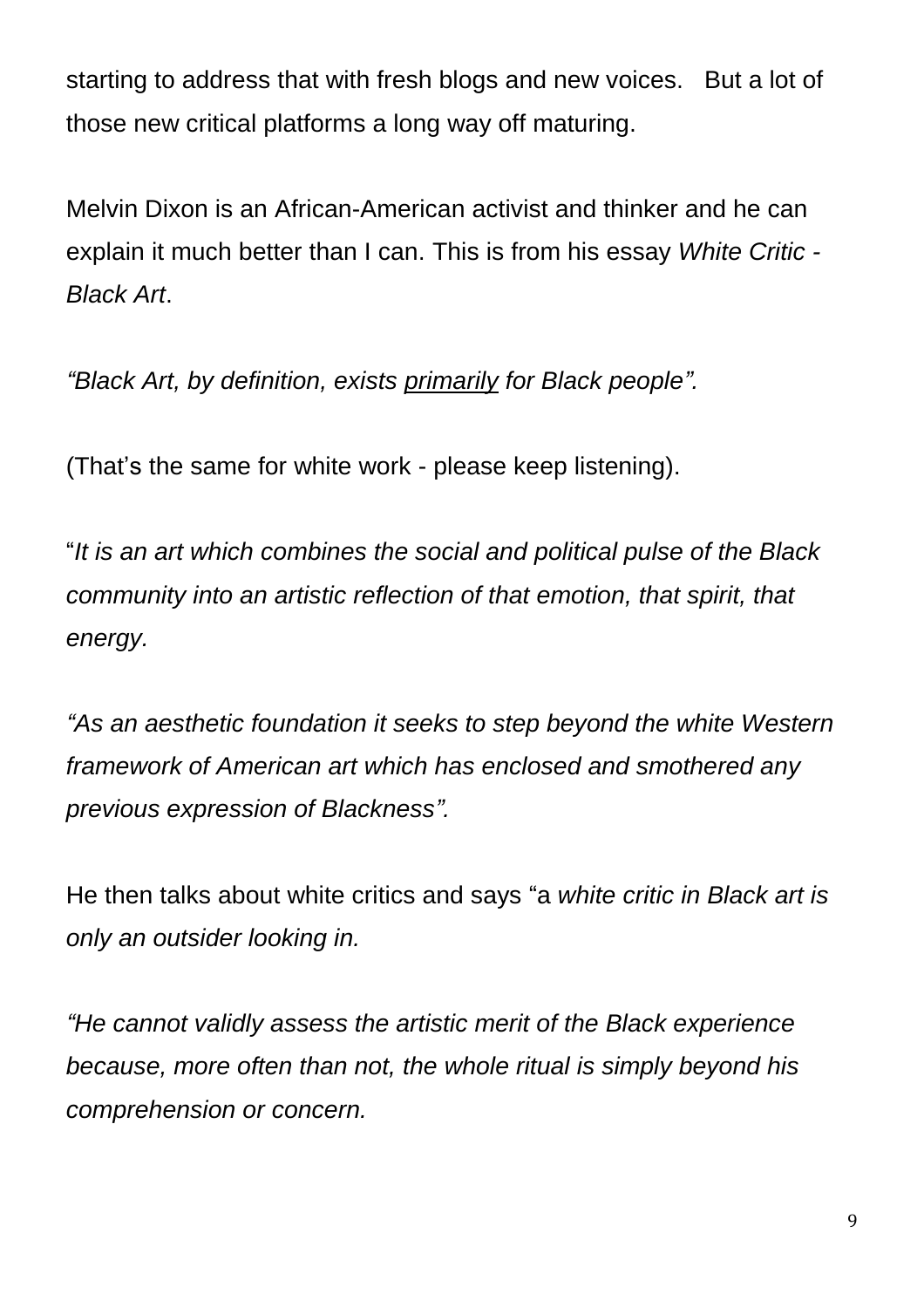*"He is unaware of the various rhythms and pulses within the Black community, or the ideological differences among Black people. He is not in direct communion with the artist, for Black artists speak primarily to Black people, the Black community, and from that spiritual union he is barred by necessity.*

*"It must be the commitment of the Black critic to effectively analyze the development of the varied Black arts and through a critical eye, focus towards the progress of Black art in all its dimensions".*

Now this was written in 1971 – and some may take issues with the strength of his stance. But I think his central point is valid.

My theatre relishes in creating culturally specific work and I regularly cannot find someone from that culture to review it nationally. Nor are there enough social commentators from these communities with a big enough platform.

Positive action point 3. We need a high powered lobby or think-tank to help fast-track key individuals into a position of journalistic power within the current arts pages AND ALSO to forge new channels.

Arts.Black is an online collective and publication, and they are all about this, but they are based in the USA. They are a platform for art criticism from black perspectives predicated on the belief that art criticism should be an accessible dialogue - a tool through which we question, celebrate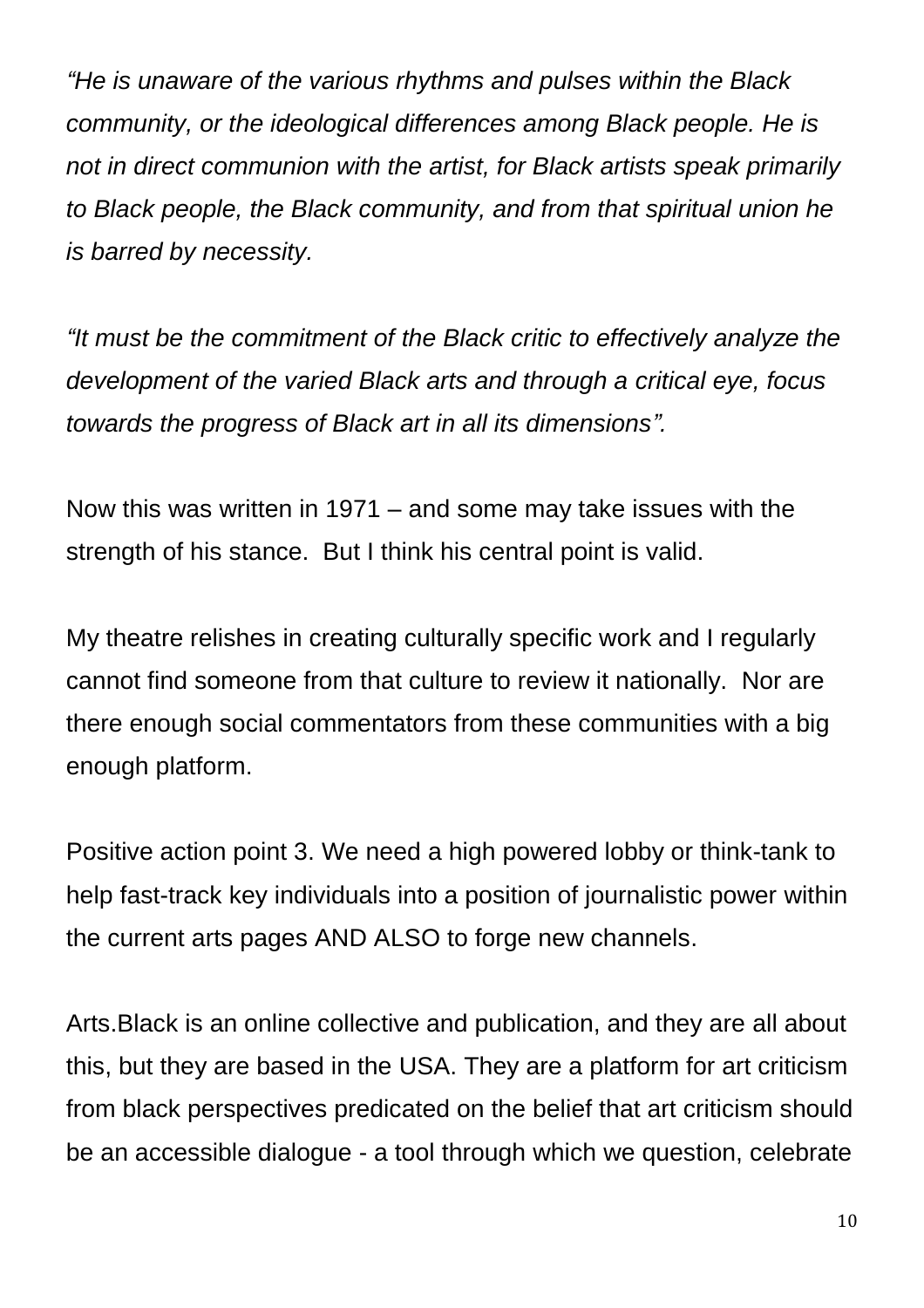and talk back to the global world of contemporary art. I'm not ignoring the work of Bonnie Greer and Yasmin Alibhai-Brown, but that's not enough. And I wish Kwame Kwei-Armah would come back from the Centre Stage Theatre in Baltimore and get back here to make work and importantly get back on our TV setting the critical debate. He is one of many talents we have lost to the USA.

And finally I want to talk about success. What is success and how do you want to measure it?

A strong business model is key – we are reminded of this often. Sometimes it's the only thing that matters. And if we are *lucky* at least two thirds of our turnover will be box office receipts and fundraised income. Every one of us has to constantly beam messages out that we are a success! For some that means filling our brochures with celebrities or TV and Film stars. And for the rest of us it's about 5 stars reviews but we know, if its culturally diverse work, the odds are against us with that one.

BUT there is also the awards season….

Last year the *Evening Standard* winners included *Hear Lies Love* and *Scottsboro Boys*. Both deserving winners and both imported from the USA. The Olivier Awards last month had no winners who were people of colour. I'm not attacking either of these awards, in my time at Stratford East we've had seven Olivier nominations and won two. But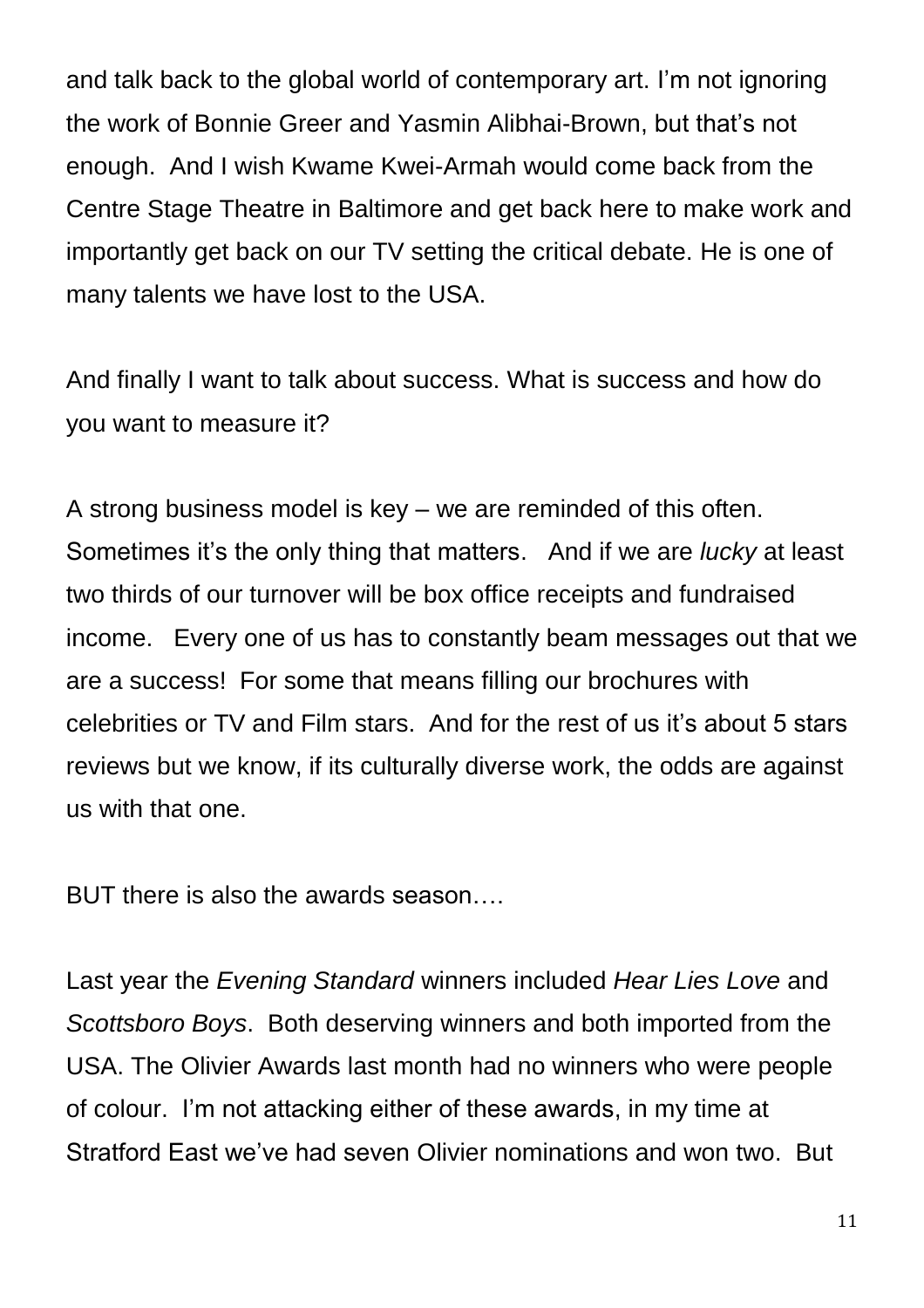when people on those stages and in the newspaper before and after the event, talk about celebrating the best in the world and none of those are people of colour yet both are London awards – then something is wrong.

So, to re-cap. We need more producers and directors making the work and more critics talking about the work. And in that I also mean criticizing the work. One of the few positives to come out of *Exhibit B* was that there was a confidence for people to say in public that for them the work wasn't good enough. We have to allow ourselves to have those conversations too.

And my final positive action point. Number 4. We need to celebrate the achievements of culturally diverse work.

Too many intelligent people don't know what great work is going on in this area. So we need to fast-track our celebration. We need our own Statues of Success. And I mean that literally, we need an award. And all the razzmatazz that goes with it. It needs to be regular, sexy and expensive. But made for, and by, people of colour.

At the end of the day the *Evening Standard* awards are good for its business of selling newspapers and the Olivier's, like the Tony's and the Oscars are very exciting trade shows. It's going to take time to achieve more profile in those established circles. And that's assuming some of our artists want to go to those parties in the first place. Let's do what